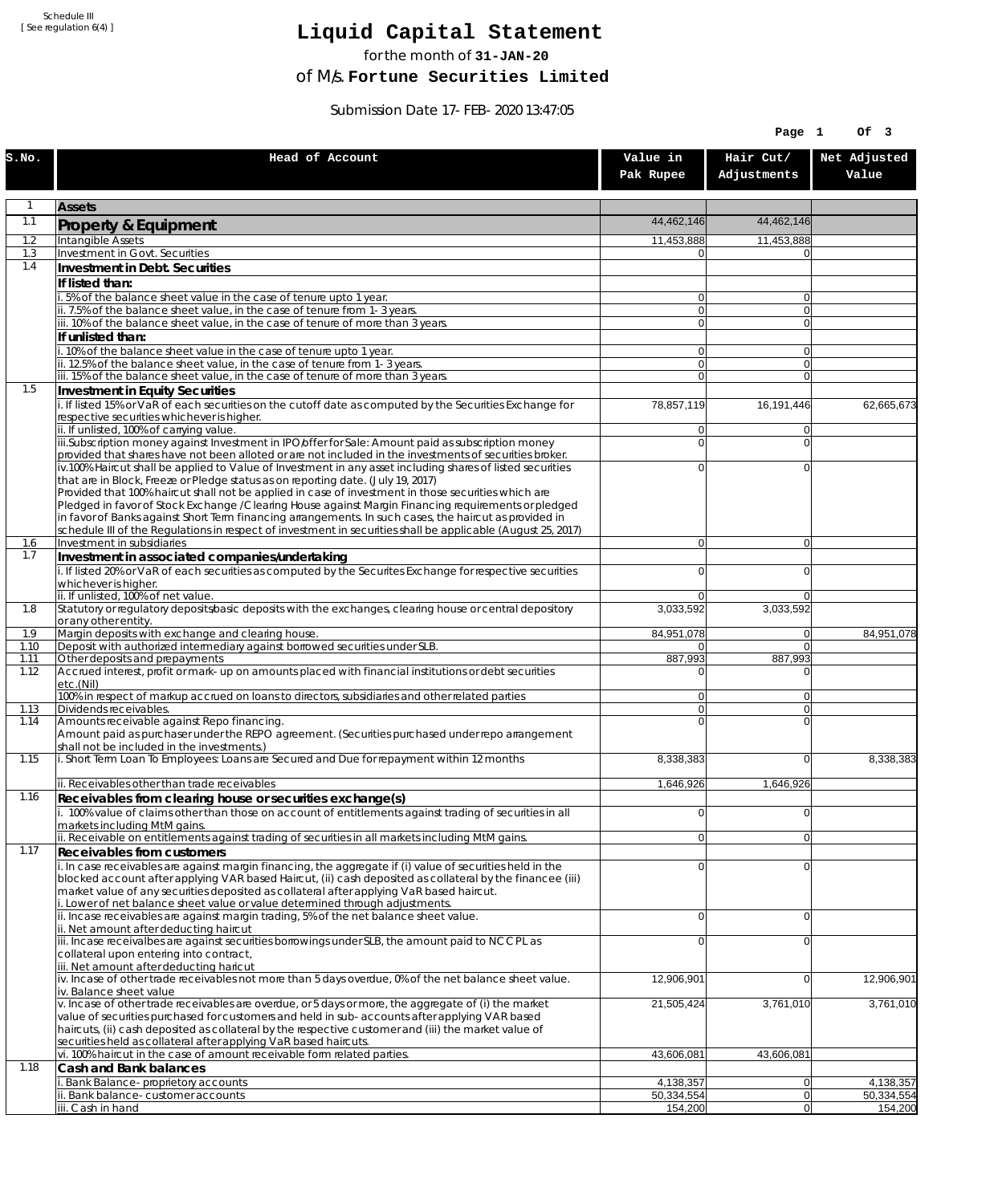Schedule III [ See regulation 6(4) ]

## **Liquid Capital Statement**

for the month of **31-JAN-20**

of M/s. **Fortune Securities Limited**

Submission Date 17-FEB-2020 13:47:05

|              |                                                                                                                                                                                                                                                                                                                                                                                                                                                                                                                                                                                                                                                                                                                                                                                                             |                        | Page 2                     | Of 3                   |
|--------------|-------------------------------------------------------------------------------------------------------------------------------------------------------------------------------------------------------------------------------------------------------------------------------------------------------------------------------------------------------------------------------------------------------------------------------------------------------------------------------------------------------------------------------------------------------------------------------------------------------------------------------------------------------------------------------------------------------------------------------------------------------------------------------------------------------------|------------------------|----------------------------|------------------------|
| S.NO.        | Head of Account                                                                                                                                                                                                                                                                                                                                                                                                                                                                                                                                                                                                                                                                                                                                                                                             | Value in<br>Pak Rupee  | Hair Cut/<br>Adjustments   | Net Adjusted<br>Value  |
| 1.19         | <b>Total Assets</b>                                                                                                                                                                                                                                                                                                                                                                                                                                                                                                                                                                                                                                                                                                                                                                                         | 366,276,642            | 125,043,082                | 227,250,156            |
| 2            | Liabilities                                                                                                                                                                                                                                                                                                                                                                                                                                                                                                                                                                                                                                                                                                                                                                                                 |                        |                            |                        |
| 2.1          | Trade Payables                                                                                                                                                                                                                                                                                                                                                                                                                                                                                                                                                                                                                                                                                                                                                                                              |                        |                            |                        |
|              | Payable to exchanges and clearing house                                                                                                                                                                                                                                                                                                                                                                                                                                                                                                                                                                                                                                                                                                                                                                     | 77,113,513             | $\overline{0}$             | 77,113,513             |
|              | ii. Payable against leveraged market products<br>iii. Payable to customers                                                                                                                                                                                                                                                                                                                                                                                                                                                                                                                                                                                                                                                                                                                                  | n<br>121,944,269       | $\Omega$<br>$\Omega$       | 121,944,269            |
| 2.2          | <b>Current Liabilities</b>                                                                                                                                                                                                                                                                                                                                                                                                                                                                                                                                                                                                                                                                                                                                                                                  |                        |                            |                        |
|              | . Statutory and regulatory dues                                                                                                                                                                                                                                                                                                                                                                                                                                                                                                                                                                                                                                                                                                                                                                             | 1,455,427              | 0                          | 1.455.427              |
|              | ii. Accruals and other payables<br>iii. Short-term borrowings                                                                                                                                                                                                                                                                                                                                                                                                                                                                                                                                                                                                                                                                                                                                               | 3,508,148<br>2,987,476 | $\Omega$<br> 0             | 3,508,148<br>2,987,476 |
|              | iv. Current portion of subordinated loans                                                                                                                                                                                                                                                                                                                                                                                                                                                                                                                                                                                                                                                                                                                                                                   | 0                      | $\Omega$                   |                        |
|              | v. Current portion of long term liabilities                                                                                                                                                                                                                                                                                                                                                                                                                                                                                                                                                                                                                                                                                                                                                                 | 616,787                | $\Omega$                   | 616,787                |
|              | vi. Deferred Liabilities<br>vii. Provision for bad debts                                                                                                                                                                                                                                                                                                                                                                                                                                                                                                                                                                                                                                                                                                                                                    | 0<br>$\overline{0}$    | 0 <br>$\Omega$             |                        |
|              | viii. Provision for taxation                                                                                                                                                                                                                                                                                                                                                                                                                                                                                                                                                                                                                                                                                                                                                                                | 0                      | $\Omega$                   |                        |
|              | ix. Other liabilities as per accounting principles and included in the financial statements                                                                                                                                                                                                                                                                                                                                                                                                                                                                                                                                                                                                                                                                                                                 | 420,412                | $\Omega$                   | 420,412                |
| 2.3          | Non-Current Liabilities                                                                                                                                                                                                                                                                                                                                                                                                                                                                                                                                                                                                                                                                                                                                                                                     |                        |                            |                        |
|              | i. Long-Term financing<br>a. Long-Term financing obtained from financial instituion: Long term portion of financing obtained from<br>a financial institution including amount due against finance lease                                                                                                                                                                                                                                                                                                                                                                                                                                                                                                                                                                                                     | 0                      | $\Omega$                   |                        |
|              | b. Other long-term financing<br>ii. Staff retirement benefits                                                                                                                                                                                                                                                                                                                                                                                                                                                                                                                                                                                                                                                                                                                                               | 0<br>$\overline{0}$    | $\Omega$<br>$\Omega$       |                        |
|              | iii. Advance against shares for Increase in Capital of Securities broker: 100% haircut may be allowed in                                                                                                                                                                                                                                                                                                                                                                                                                                                                                                                                                                                                                                                                                                    | $\Omega$               | $\Omega$                   |                        |
|              | respect of advance against shares if:<br>a. The existing authorized share capital allows the proposed enhanced share capital<br>b. Boad of Directors of the company has approved the increase in capital<br>c. Relevant Regulatory approvals have been obtained<br>d. There is no unreasonable delay in issue of shares against advance and all regulatory requirements<br>relating to the increase in paid up capital have been completed.<br>e. Auditor is satisfied that such advance is against the increase of capital.                                                                                                                                                                                                                                                                                |                        |                            |                        |
|              | iv. Other liabilities as per accounting principles and included in the financial statements                                                                                                                                                                                                                                                                                                                                                                                                                                                                                                                                                                                                                                                                                                                 | $\overline{0}$         | $\overline{0}$             |                        |
| 2.4          | Subordinated Loans                                                                                                                                                                                                                                                                                                                                                                                                                                                                                                                                                                                                                                                                                                                                                                                          |                        |                            |                        |
|              | . 100% of Subordinated loans which fulfill the conditions specified by SECP are allowed to be deducted:<br>The Schedule III provides that 100% haircut will be allowed against subordinated Loans which fulfill the<br>conditions specified by SECP. In this regard, following conditions are specified:<br>a. Loan agreement must be executed on stamp paper and must clearly reflect the amount to be repaid<br>after 12 months of reporting period<br>b. No haircut will be allowed against short term portion which is repayable within next 12 months.<br>c. In case of early repayment of loan, adjustment shall be made to the Liquid Capital and revised Liquid<br>Capital statement must be submitted to exchange.<br>ii. Subordinated loans which do not fulfill the conditions specified by SECP | 0<br>0                 | $\mathbf 0$<br>$\mathbf 0$ |                        |
| 2.5          | <b>Total Liabilites</b>                                                                                                                                                                                                                                                                                                                                                                                                                                                                                                                                                                                                                                                                                                                                                                                     | 208,046,032            | $\mathbf 0$                | 208,046,032            |
| $\mathbf{3}$ |                                                                                                                                                                                                                                                                                                                                                                                                                                                                                                                                                                                                                                                                                                                                                                                                             |                        |                            |                        |
| 3.1          | Ranking Liabilities Relating to:<br>Concentration in Margin Financing                                                                                                                                                                                                                                                                                                                                                                                                                                                                                                                                                                                                                                                                                                                                       |                        |                            |                        |
|              | The amount calculated client-to-client basis by which any amount receivable from any of the                                                                                                                                                                                                                                                                                                                                                                                                                                                                                                                                                                                                                                                                                                                 | $\Omega$               | $\Omega$                   |                        |
|              | financees exceed 10% of the aggregate of amounts receivable from total financees.                                                                                                                                                                                                                                                                                                                                                                                                                                                                                                                                                                                                                                                                                                                           |                        |                            |                        |
| 3.2          | Concentration in securites lending and borrowing                                                                                                                                                                                                                                                                                                                                                                                                                                                                                                                                                                                                                                                                                                                                                            |                        |                            |                        |
|              | The amount by which the aggregate of:<br>(i) Amount deposited by the borrower with NCCPL<br>(Ii) Cash margins paid and<br>(iii) The market value of securities pledged as margins exceed the 110% of the market value of shares<br>borrowed                                                                                                                                                                                                                                                                                                                                                                                                                                                                                                                                                                 | 0                      | $\Omega$                   |                        |
| 3.3          | Net underwriting Commitments                                                                                                                                                                                                                                                                                                                                                                                                                                                                                                                                                                                                                                                                                                                                                                                |                        |                            |                        |
|              | (a) in the case of right issuse : if the market value of securites is less than or equal to the subscription<br>price; the aggregate of:<br>(i) the 50% of Haircut multiplied by the underwriting commitments and<br>(ii) the value by which the underwriting commitments exceeds the market price of the securities.<br>In the case of rights issuse where the market price of securities is greater than the subscription price, 5% of<br>the Haircut multiplied by the net underwriting                                                                                                                                                                                                                                                                                                                  | 0                      | $\Omega$                   |                        |
| 3.4          | (b) in any other case : 12.5% of the net underwriting commitments<br>Negative equity of subsidiary                                                                                                                                                                                                                                                                                                                                                                                                                                                                                                                                                                                                                                                                                                          | $\overline{0}$         | $\overline{0}$             |                        |
|              | The amount by which the total assets of the subsidiary (excluding any amount due from the subsidiary)<br>exceed the total liabilities of the subsidiary                                                                                                                                                                                                                                                                                                                                                                                                                                                                                                                                                                                                                                                     | 0                      | $\Omega$                   |                        |
| 3.5          | Foreign exchange agreements and foreign currency positions                                                                                                                                                                                                                                                                                                                                                                                                                                                                                                                                                                                                                                                                                                                                                  |                        |                            |                        |
|              | 5% of the net position in foreign currency. Net position in foreign currency means the difference of total<br>assets denominated in foreign cuurency less total liabilities denominated in foreign currency                                                                                                                                                                                                                                                                                                                                                                                                                                                                                                                                                                                                 | 0                      | $\mathbf 0$                |                        |
| 3.6          | Amount Payable under REPO                                                                                                                                                                                                                                                                                                                                                                                                                                                                                                                                                                                                                                                                                                                                                                                   | 0                      | $\Omega$                   |                        |
| 3.7          | Repo adjustment                                                                                                                                                                                                                                                                                                                                                                                                                                                                                                                                                                                                                                                                                                                                                                                             |                        |                            |                        |